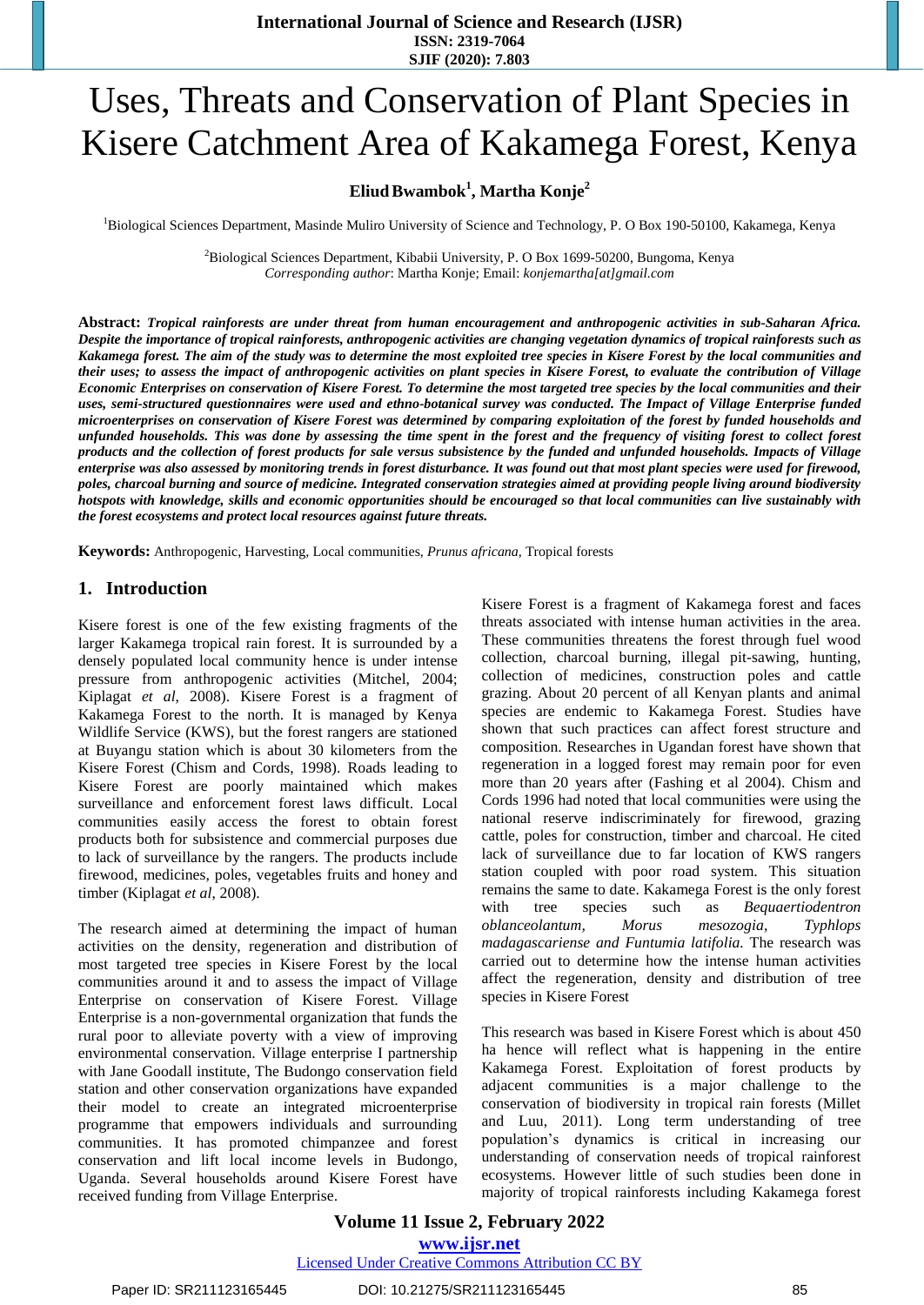(Fashing et al 2004). There is need therefore to understand the impacts of anthropogenic activities on tropical rainforests in order to put in place viable conservation plans. This research is an eye opener on the conservation status of Kisere Forest where little research has been done. The study also assessed the achievements of the Village Enterprise on conservation of Kisere Forest. The research findings will be of benefit to KWS in the management and conservation of biodiversity in Kakamega Forest. It has revealed the extent of disturbance in the Forest and the conservation interventions by Village Enterprise in Kisere Forest. The data obtained will be of great use in prioritizing conservation interventions by KWS that manage and conserve the forest fauna and flora. The aim of the study was to: determine the most exploited tree species in Kisere Forest by the local communities and their uses; to determine the impact of anthropogenic activities on plant species in Kisere Forest and to evaluate the contribution of Village Enterprise on conservation of Kisere Forest as well as to determine whether the existence of the Village Enterprise funded micro-enterprises had an impact on the rate of disturbances of Kisere Forest by the local community members.

## **2. Methods and Materials**

#### **2.1 Study area**

Kisere Forest National Reserve is in Kakamega County, Kenya (34.89°E and 0.4°N) as shown in Figure 1. It is a 4.6 km<sup>2</sup> forest 'island' separated from the main Kakamega Forest by small scale farming community (Chism and Cords, 1998). It was established as National Reserve in 1986 under management of Kenya Wildlife Service (KWS) (Blackett, 1994; Von, 2005). The Forest is a remnant of Guinea – Congolian rainforest at an altitude of 1500-1700 m above sea level (Kokwaro, 1998). Average annual rainfall is about 2000mm with temperatures ranging between 11°c and 27°c in both the rainy season (April –November) and dry season (December –March) (Mitchel *et al*., 2008). The soils of the surrounding land are moderately fertile clay-loam mixture which makes agricultural activities successful (Tsingalia, 1988). This has over time led to a dense population hence an increase in demands on the forest. The population density of the surrounding communities is high, about 550 people per square kilometer (Kiplagat *et al*, 2008). Tree species common in Kisere Forest include *Deinbolla kilimandscharia, Markhamia lutea and Antiaris toxicaria (*Vuyiya *et al*., 2014).



**Figure 1:** Location of the study area (Source: Nambiro, 2000).

## **Volume 11 Issue 2, February 2022**

**www.ijsr.net**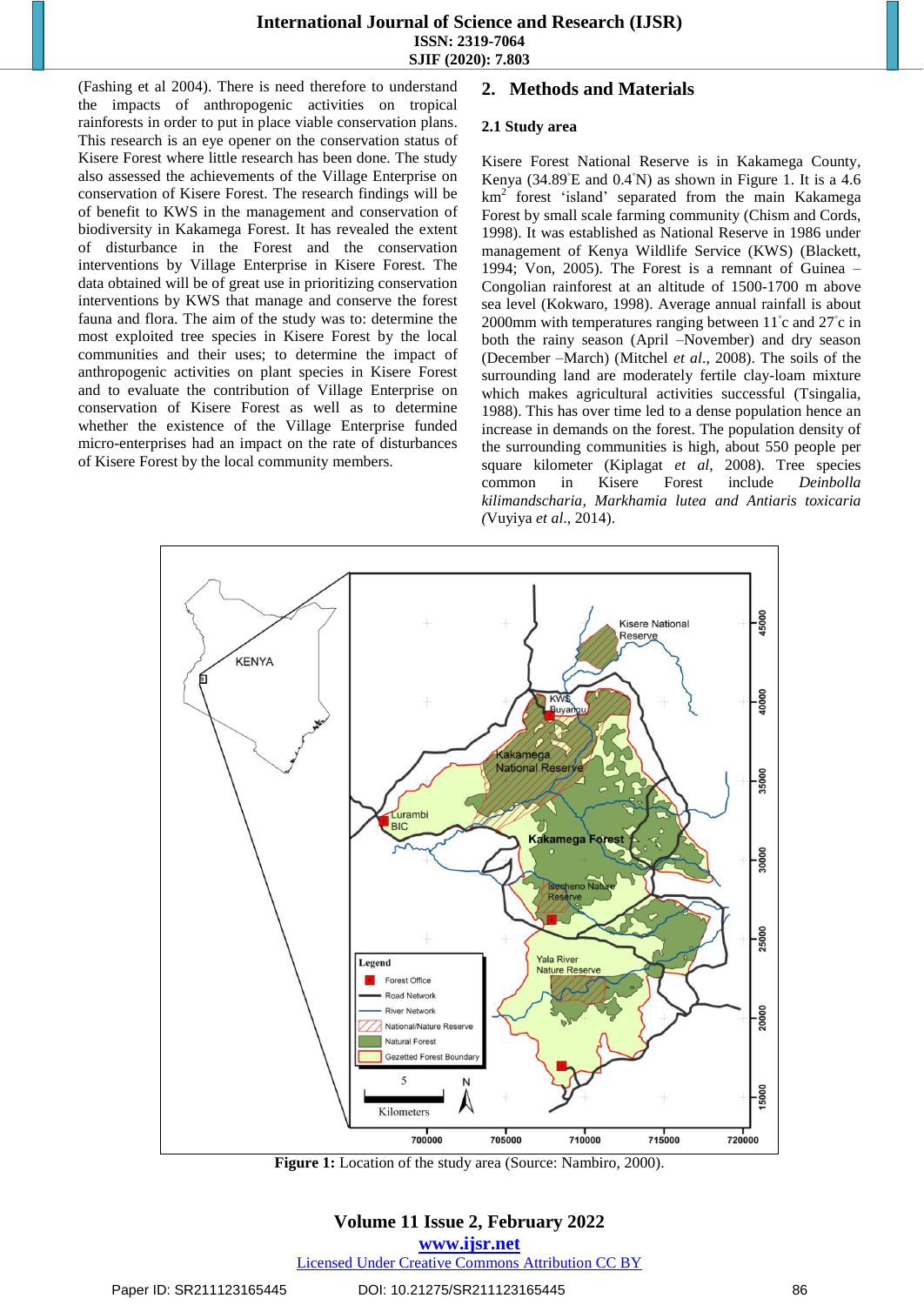#### **2.2 Methods of data collection and analysis**

The research was carried out in the Kisere Forest and in the four villages around it. Semi-structured questionnaires were used to determine the most targeted tree species by the local communities and their uses. (Kiplagat *et al*, 2008). To determine the sample size of the population the formula; n=N/ $\sqrt{1+N}$  (e) <sup>2</sup> was used (Mmom and Arokoyo, 2010). Where;

n= Sample size.

N= Total population.

 $E=$  Error term= $1=$  constant

The ethno-botanical survey was coded as follows: Tissue code (TC) =Part of plant used, stems=1, fruit/seed=2, bark=3, leaves=4, roots=5, other =6. Tree names were be recorded using local languages in the field and later identified by their scientific names in the herbarium (Tsingalia, 1988).

The Impact of Village Enterprise funded microenterprises on conservation of Kisere Forest was determined by comparing exploitation of the forest by funded households and unfunded households. This was done by assessing the time spent in the forest and the frequency of visiting forest to collect forest products and the collection of forest products for sale versus subsistence by the funded and unfunded households. In addition materials obtained from the forest will compared to those obtained from interviewee's own farm and other areas other than the forest (Godoy *et al*, 1993; Deland, 2006). Impacts of Village enterprise was also assessed by monitoring trends in forest disturbance in terms of logging, charcoal burning, uprooting,, livestock grazing and pit sawing in Kisere Forest over a period of seven months, from September 2012 to March 2013.

#### **3. Results**

#### **3.1 The most targeted tree species and their uses in Kisere forest**

Questionnaires were administered to 120 respondents across the four villages around Kisere forest to determine the most targeted tree species and their uses. *Funtumia latifolia* was ranked top most at 63.50%, *Markhamia lutea* 59.5%, *Prunus africana* 48.50%, *Olea capensis* 44.17% and *Croton macrostachyus* 24.17 %. In total 21 tree species were identified as the target tree species by people leaving around Kisere forest. On the uses of the four most targeted tree species, it was found out that *Funtumia latifolia* is mostly used for firewood 73.1%, *Markhamia lutea* is used mainly for poles 29.3%, firewood 28.6% and medicine 20.8%. *Olea capensis* is mainly targeted for timber 54.1% and firewood 29.4%. We also found out that *Prunus africana* is targeted most commonly for medicine 32.45%, charcoal 25.6% and firewood 24.5% (Table 1)

**Table 1:** Percentage usage of most targeted tree species. (N=120)

|          | Funtumia latifolia |         | Markhamia lutea |         | Olea capensis |         | Prunus Africana |         |
|----------|--------------------|---------|-----------------|---------|---------------|---------|-----------------|---------|
|          | Frequency          | Percent | Frequency       | Percent | Frequency     | Percent | Frequency       | Percent |
| Medicine | 52                 | 15.3    | 70              | 20.8    | 37            |         | 109             | 32.4    |
| Charcoal | 34                 | 10.1    | 28              | 8.3     |               | 2.3     | 89              | 25.6    |
| Firewood | 247                | 73.1    | 97              | 28.6    | 100           | 29.4    | 82              | 24.5    |
| Poles    |                    | 1.5     | 99              | 29.3    | 11            | 3.2     |                 |         |
| Timber   |                    |         | 44              | 13      | 182           | 54.1    | 58              | 17.5    |
| Total    | 338                | 100     | 338             | 100     | 338           | 100     | 338             | 100     |

The main part exploited for the four most targeted tree species was the stem at 75.7% for *Funtumia latifolia*, 83.4% *Markhamia lutea*, 77.8% for Olea capensis 62.1% for *Prunus africana*. *Prunus africana* also scored relatively high in use of the bark at 37.3% and 22.2% for *Olea capensis*.

Root usage was low for the four most targeted tree species where *Funtumia latifolia* scored 6.2% and 0% for the other three species. Leaf usage was also low with *Markhamia lutea* scoring 13% and the other three species scoring 0% (Table 2).

|             | Funtumia latifolia |         | Markhamia lutea |         | Olea capensis |         | Prunus Africana |         |
|-------------|--------------------|---------|-----------------|---------|---------------|---------|-----------------|---------|
|             | Frequency          | Percent | Frequency       | Percent | Frequency     | Percent | Frequency       | Percent |
| Stem        | 256                | 75.7    | 282             | 83.4    | 263           | 77.8    | 212             | 62.7    |
| Root        | 21                 | 6.2     |                 |         |               |         |                 |         |
| <b>Bark</b> | 61                 | 18.1    |                 | 3.6     |               | 22.2    | 126             | 37.3    |
| Leaf        |                    |         | 44              | 13      |               |         |                 |         |
| Total       | 338                | 100     | 338             | 100     | 338           | 100     | 338             | 100     |

**Table 2:** Percentage of parts used for the most targeted tree species (N=120)

The study showed that there was a significant difference in seedlings density between study sites (DF = 4, F = 6.81; P < 0.0001), distance (DF = 2, F= 25.15; P < 0.0001) and species (DF  $=3$ , F=3.41; P < 0.0001). There was a significant difference in seedling density within sites with distance into the forest (DF = 8, F = 4.21; P < 0.0001), between species within sites (DF = 12, F = 3.41; P < 0.0001) and between species with distance into the forest ( $DF = 6 =$  $F = 2.25$ ;  $P = 0.0369$ )

#### **3.2 Comparison of funded versus unfunded households exploitation of Kisere forest**

No significant difference existed between the two groups in terms of gender ( $\chi^2$  = 0.264, df = 1; p = 0.608), materials used to construct walls ( $\chi^2$  = 4.79, df = 1; p = 0.08), Materials of the roof  $(\chi^2 = 1.939, df = 1; p = 0.164)$ , and source of main fuel ( $\chi^2 = 5.594$ , df = 2; p = 0.064) as show in Table 3.

**www.ijsr.net**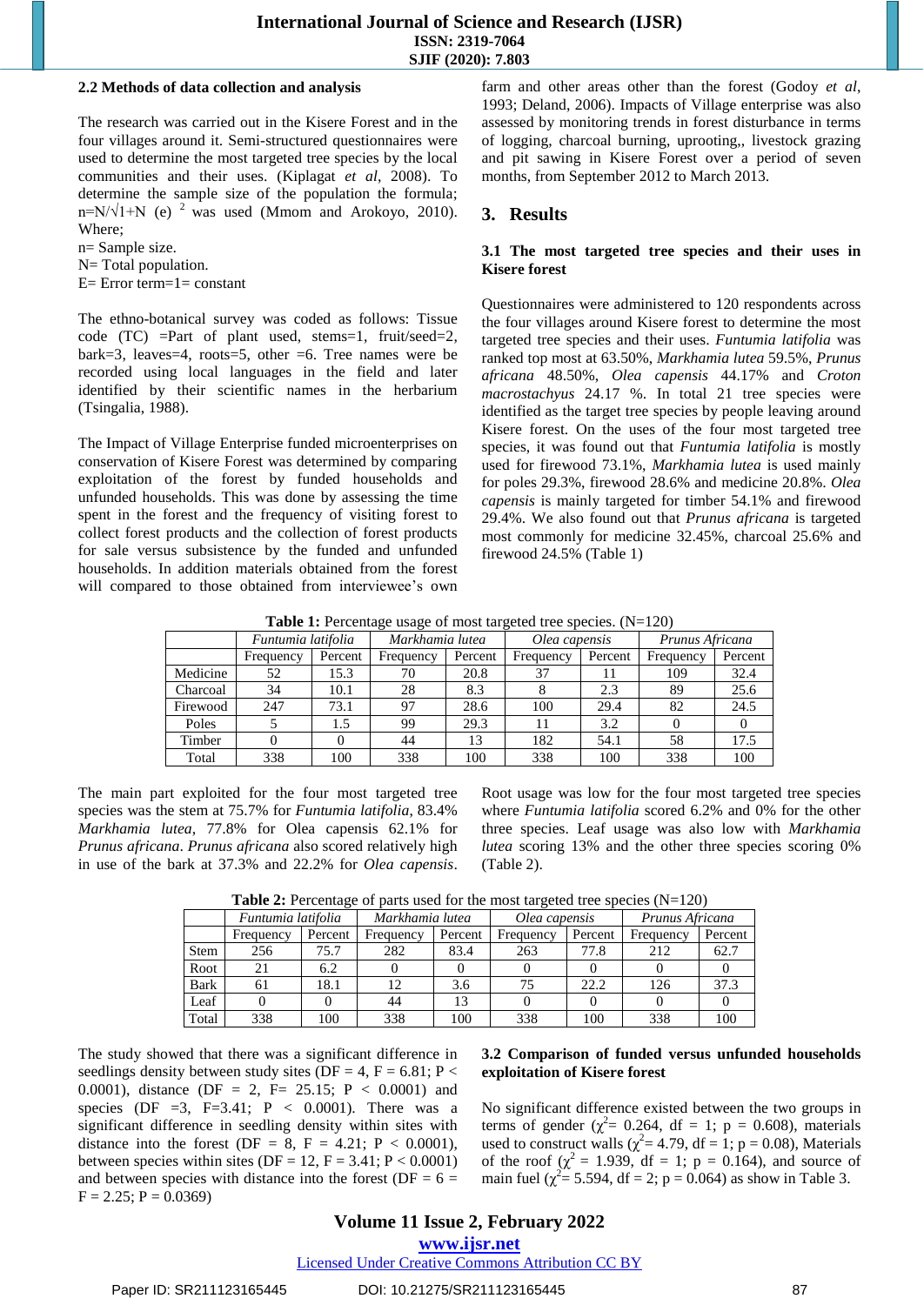| <b>Table 3:</b> Pearson Chi-square test comparing VE households |
|-----------------------------------------------------------------|
| with Non VE households                                          |

| Variable             | <sup>2</sup> Value | DF | P     |
|----------------------|--------------------|----|-------|
| HH head gender       | $0.264$ (b)        |    | 0.608 |
| Number per HH        | 1.223              | 6  | 0.976 |
| Wall material        | 4.79               |    | 0.808 |
| Roof material        | 1.939              |    | 0.164 |
| Wall material source | 0.059              |    | 0.808 |
| Roof material source | 3.993              | 2  | 0.136 |
| Source of main fuel  | 5.594              |    | 0.061 |

Comparison of the two groups in terms of how they used products from Kisere forest showed that there was a significant difference in medicine ( $\chi^2$  = 8.911, df = 3; p = 0.03), where funded households used 59% for subsistence and 36.1%for both subsistence and sale while unfunded households used 48.3% for subsistence and 51.7% for both subsistence and sale. Fuel wood significantly differed  $(\chi^2 =$ 13.269, df = 3;  $p = 0.004$ ) funded households used 62.3% subsistence and 36.1% for both sale and subsistence while unfunded households used 48.3% for subsistence and 51.7% for both subsistence and sale (Table 4). Use of vegetables also differed significantly between the two groups  $(\chi^2$ 8.522, df = 3;  $p = 0.036$ ) as shown in Table 4 where funded households scored 49.2 % for no uses, 31.1% for sale and 16.4 % both for subsistence and sale whereas unfunded households scored 27.5% for no uses, 41.7 % for sale and 25% for both subsistence and for sale. However, no significant difference was found in use of charcoal  $(\chi^2 = 7.748, df = 3; p = 0.052)$ , poles  $(\chi^2 = 3.412, df = 3; p = 0.052)$ 0.332), ropes ( $\chi^2$ = 1.563, df = 2; p = 0.458) and bush meat  $(\chi^2 = 0.708, df = 1; p = 0.036)$  see Table 4. In terms of ranking Kisere forest based how the household value Kisere forest, there was no significant difference between the two groups in forest beauty ( $\chi^2$  = 0.188, df = 1; p = 0.665), climate/rain ( $\chi^2$  = 0.241, df = 2; p = 0.887), products for subsistence ( $\chi^2$  = 0.644, df = 4; p = 0.958), products for sale  $(\chi^2 = 0.15, df = 4; p = 0.997)$  and soil fertility  $(\chi^2 = 0.098, df =$ 4;  $p = 0.999$ ) as shown in Table 5. We found a significant difference in between funded households and unfunded households in frequency of obtaining forest products  $(\chi^2=13.52, \text{ DF} = 5; \text{ p} = 0.019)$  and ranking of Village enterprise conservation efforts in Kisere forest ( $\chi^2$  = 61.744,  $DF = 3$ ,  $p = 0.031$ ).

| <b>Table 4:</b> Comparison between Funded and Unfunded     |
|------------------------------------------------------------|
| Households around Kisere forest based on the use of forest |
| products                                                   |

| Variable                               | $\overline{X}{}^2$ Value | DF | P     |
|----------------------------------------|--------------------------|----|-------|
| Medicines                              | 8.9                      | 3  | 0.03  |
| Fuel wood                              | 13.27                    | 3  | 0.004 |
| Charcoal                               | 7.15                     | 3  | 0.052 |
| Poles                                  | 3.41                     | 3  | 0.332 |
| Ropes                                  | 1.56                     | 2  | 0.458 |
| Vegetables                             | 8.52                     | 3  | 0.036 |
| Bush meat                              | 0.71                     |    | 0.4   |
| Conservation awareness                 | 0.88                     |    | 0.665 |
| Frequency of obtaining forest products | 13.52                    | 5  | 0.019 |
| Ranking VE conservation efforts        | 61.74                    | 3  | 0.031 |
| N of valid cases                       | 181                      |    |       |

**Table 5:** Pearson Chi-Square Comparing value of the Kisere forest to the Funded and Unfunded households

| forest to the Funded and Unitinded nouseholds |             |    |      |  |  |
|-----------------------------------------------|-------------|----|------|--|--|
| Variable                                      | $X^2$ value | DF | P    |  |  |
| <b>Beauty</b>                                 | 0.18        |    | 0.67 |  |  |
| Climate/rain                                  | 0.24        | 2  | 0.89 |  |  |
| Products for subsistence                      | 0.64        |    | 0.96 |  |  |
| Products for sale                             | 0.15        |    | 0.99 |  |  |
| Soil fertility                                | 0.09        |    | 0.99 |  |  |
| N of valid cases                              | 181         |    |      |  |  |

## **4. Discussion**

#### **4.1 Most targeted tree species and their uses**

The study showed that there are four most targeted tree species in Kisere forest, which are *Funtumia latifolia*, *Markhamia lutea, Prunus africana* and *Olea capensis* respectively. The four species scored the highest percentage of above 44 percent as the most targeted tree species from Kisere forest. *Croton macrostachyus* was fifth at 24.8 percent. These tree species have a relatively high wood density of 4.5kg/dm<sup>3</sup> (*Funtumia latifolia*), 0.45kg/dm<sup>3</sup> (*Markhamia lutea*), 0.9kg/dm<sup>3</sup> (*Olea capensiss*) and 0.49kg/dm<sup>3</sup> (*Prunus Africana*) and this makes them good for fuel-wood, timber, poles and charcoal (Bwambok & Konje, 2021). Earlier research found these tree species to be among the most targeted around tropical forest (Vuyiya *et al*., 2014, Koros *et al.,* 2016a).

*Funtumia latifolia* was harvested mainly for fuel wood, this is because this tree species is easy to cut down and split. It also takes a very short time to dry and be used as fuel-wood unlike other tree species that need a long time to dry. These findings are in line with Tsingalia (1988) whereby he recorded *Funtumia latifolia* as the most preferred tree species for firewood in most sections of Kakamega forest. Though *Funtumia latifolia* stem density is currently the highest, the rate at which it is being exploited might see its stem density reduce drastically in the near future. *Markhamia lutea* is mainly used by the locals for fuel-wood and poles. *Markhamia lutea* stems when cut usually sprout into many straight slender poles that are good for fencing and construction of houses and stores. *Prunus africana* scored higher in medicinal uses (Koros *et al*., 2016b). This is line with past studies which have found the bark of *Prunus africana* to contain active medicinal ingredients that include phytosterols (Hallberg *et al*, 2000). Traditional medicinal uses of the bark of *Prunus africana* include treatment of stomach aches, urinary and bladder infections, chest pains, malaria, prostate cancer and kidney diseases (Hallberg *et al.,*  2000). The other three most targeted tree species scored low in terms of medicinal uses and the targeted parts are mainly the leaves and the roots. Apart from *Prunus africana* in which both the bark and the stem are mainly harvested, all the three most targeted tree species had the main part that was harvested to be the stem. This means that the entire tree is usually cut down which endangers trees more compared to harvesting parts of the tree such as leaves, roots or fruits. The main use of the trees harvested is fuel-wood, charcoal, poles and timber which indicates that the entire tree is cut down to obtain these products, such uses dictates that the all tree be cut down for utilization.

**Volume 11 Issue 2, February 2022 www.ijsr.net**

Licensed Under Creative Commons Attribution CC BY

#### Paper ID: SR211123165445 DOI: 10.21275/SR211123165445 88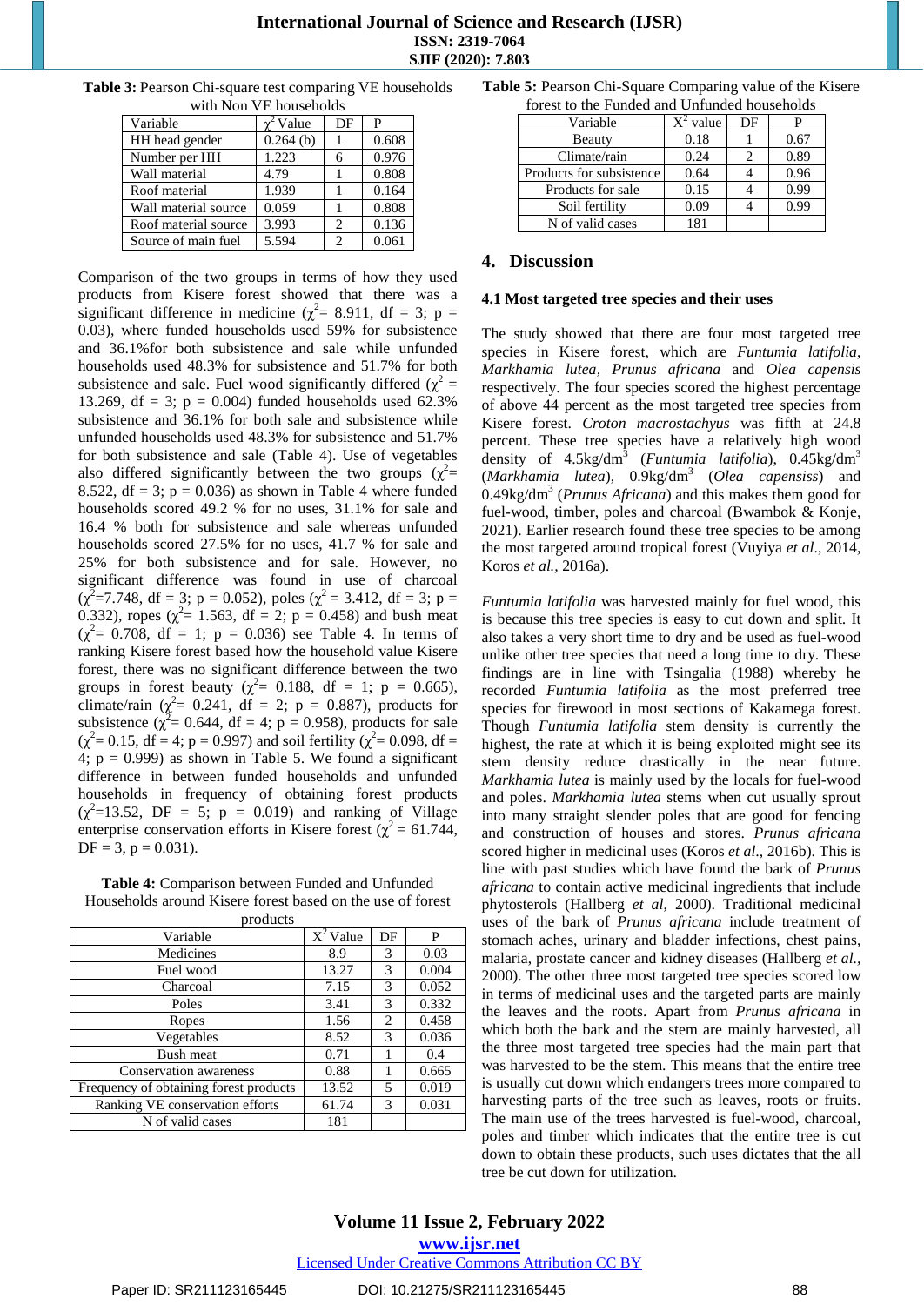#### **4.2 Impact of Village enterprise (VE) on conservation of Kisere forest**

Village Enterprise is a NGO that fund micro-businesses among the rural poor with a view of conserving the environment by alleviating poverty. Impact of village enterprise on conservation of Kisere forest was done by assessing disturbance trends in Kisere forest over a period of seven months. This period run from September 2012 to March 2013. The disturbance level generally increased during the period of study, but the increase was highest in December. This was attributed to school going children who are usually at home during December holidays. Many parents send their children to forest to collect forest products on their behalf and others do on their own. A research done by Kiplagat et al. (2008) on section of Kakamega forest under Kenya forest service found that use of non-forest timber products also increased during school holidays. They reported that more children went to the forest over weekend and during holidays when they were away from school. Disturbance between December 2012 and March 2013 did not significantly vary though mean disturbance showed an increase through this period. The most common mode of disturbance as by the study during the study period was logging. Logging impacts very negatively on forests because it involves cutting down of the entire tree as opposed to where part of the tree is harvested (Kiplagat *et al*., 2008). Generally we concluded disturbance in Kisere forest was still high and ongoing.

Impact of Village Enterprise was on conservation of Kisere forest was also assessed by comparing the Village Enterprise funded households and the unfunded households on how they use Kisere forest for their livelihoods, the frequency of visiting the forest to collect forest products, type of products obtained and the their awareness on the significance of Kisere forest. House construction materials of the walls are mainly wood and mud for both unfunded households and funded households. Similar findings have been reported in other sections of Kakamega forest where up to 84 percent of the houses were made of mud and wood (Vuyiya et al., 2014).37.5% of the unfunded household heads mentioned Kisere as source of construction materials for their houses while 22.2% of VE HH depends on Kisere forest for the same. Funded households dependency on Kisere forest was lower in medicine, products for both subsistence and sale, and frequency of visiting the forest for collection of forest products. The lower percentage of forest dependency by funded households was mainly due to sensitization on the need to conserve the forest done Village enterprise personnel during their weekly meetings with the members. Funded households had their income improved by the funded micro businesses. Funded households low frequency of visiting the forest could be because they were spending more time in the businesses. These findings corroborate with Riana *et al*., (2009) findings in Arabuko Sokoke forest, where farmers who were involved in apiculture and sericulture had reduced the number of times they went to the forest to cut trees and burn charcoal.

Both funded households and non-funded households gave firewood (100%) as the main source of fuel for cooking in their homes and also 100% in both cases uses traditional stoves for cooking. Vuyiya *et al*., (2014), in their research around Kakamega forest recorded 98.5% of the house hold were relying directly on wood as a major source of energy for cooking purposes. The use of traditional jikos wastes much fuel wood which implies that more trees are cut down for fuel wood. Though a smaller percentage of both funded households and unfunded households heads mentioned Kisere as the source of fuel wood, it was not true because the study showed a large percentage of trees of lower DBH in Kisere forest were cut which are mainly used as fuel wood. Many of the cut stems were of *Funtumia latifolia* which was mentioned by almost all the house hold heads (73.1%) as the main tree species cut for fuel wood. Though funded household heads spent less time in the forest compared to unfunded household heads, the fact they depend equally on firewood for cooking may imply that they are using part of their income to buy firewood from Kisere forest. Funded households are likely to be therefore indirectly impacting negatively on Kisere forest using income accrued from their businesses to buy forest products such as fire wood. In fact 62.2% of the funded households mentioned Kisere forest has a source of fuel wood for subsistence.

Comparing how funded and unfunded households use products from Kisere forest, a higher percentage of the unfunded households used products from Kisere forest mainly for both subsistence and for sale while the funded households used mainly for subsistence. The lower percentage use of forest products for both sale and subsistence by funded shows that they are impacting less negatively on Kisere forest compared to unfunded households. The reason why a smaller percentage of funded households depend on Kisere forest for commercial purposes could be because they have an alternative source of income from their Village Enterprise funded microbusinesses. Studies done in India showed that increased credit availability for micro businesses have successfully alleviated poverty of forest dwellers which led to reduced forest exploitation (Pankaj, 2009). KEEP has similarly reduced dependency of Kakamega forest by offering alternative sources of income to its members through micro businesses based on non-timber forest products such as butterfly farming, snake keeping for tourism, bee keeping and tree nurseries (Lung, 2009). Funded households also less frequently visited the forest to collect forest products compared to unfunded households, this is because they spent more time in their Village enterprise funded micro businesses while majority of the unfunded households go to the forest to collect products both for sale and subsistence. This is confirmed by the fact that unfunded households used most of their forest products both for sale and subsistence. For example, while unfunded households used 51.7% of medicine, 24.2% of charcoal and 60.0% of fuel wood both for sale and subsistence, only 36.0% of medicine, 18.0% of charcoal and 32.8% of fire wood was used by funded households. The two groups however ranked Kisere forest highly in terms of significance like beauty, climate/ rain and soil fertility (Bwambok & Konje, 2021). This shows that communities around Kisere forest value but their low income levels is the driving force to their indiscriminate forest destruction.

**Volume 11 Issue 2, February 2022 www.ijsr.net** Licensed Under Creative Commons Attribution CC BY

Paper ID: SR211123165445 DOI: 10.21275/SR211123165445 89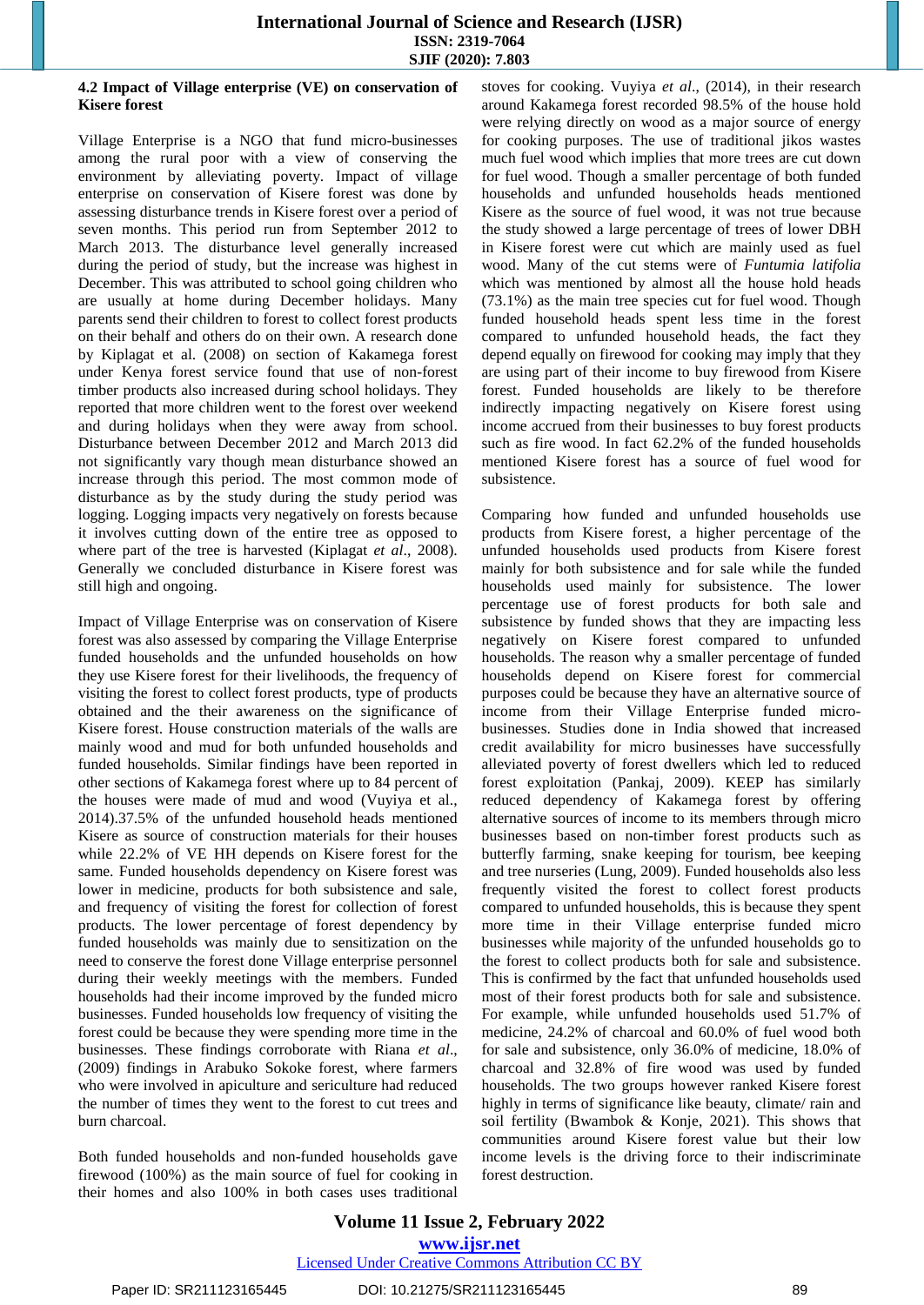## **5. Conclusion**

From this study, it is very clear that people living around Kisere forest are extremely dependent on it for their livelihoods on daily basis. Kisere forest is a source of both products for subsistence and commercial use for supplementing household income. The products obtained from the forest range from fuel wood, livestock grazing, herbal medicines, construction poles, charcoal, timber and vegetables. Kiplagat et al 2008 studies on non-timber forest products (NTFP) doubted the low mentioning of KWS forest sections as source of NTFP by the locals. His doubts were confirmed by our studies in Kisere forest from the high level of disturbance recorded in the forest. Because the major products sourced from the forest are fuel wood, poles for construction, medicines, and animal grazing. It therefore follows that small and medium size DBH trees are over harvested leading to poor recruitment of the target tree species. Herbal medicine extraction and cattle grazing greatly interferes with the forest under growth and reduces seedlings survival to saplings that later would grow to form the forest canopy. There are also high chances that specific target tree species may in the near future disappear from this forest. This is shown by the extremely low seedling density of *Prunus africana* and *Olea capensis.* 

Sustainability of the forest will be secured by moving from single asset system, where timber, fuel wood, pole extraction, charcoal production, cattle grazing, food and herbal medicine source are seen as the only real value of forest to multiple –asset approach which recognizes the wide variety of values, thus maximizing both conservation and economic returns in the investments (Riana *et al.,* 2009). In Kisere forest, the use of the forest is far away from realizing such achievements. The communities around the forest only use the forest for timber and non-timber forest products, such uses are very unsustainable insofar as forest conservation is concerned. The Village enterprise funded enterprises have had some positive impact on conservation of biodiversity in Kisere forest. Though the impact on conservation of Kisere forest by the time the studies were done was small, given time it might increase greatly. By the time the studies was done the Village enterprise had been there for barely two years which was relatively a short time for its impacts to be very clear. Village enterprise great success in conservation of chimpanzee and Budongo forest in Uganda was achieved through integrated microenterprise programme that empowers individuals in the surrounding communities economically. Village enterprise goal of providing people living around biodiversity hotspots with knowledge, skills and economic opportunities so as to live sustainably with the forest ecosystems and protect local resources against future threats, should be emulated by other conservation organizations and governments.

The almost zero disturbance of Buyangu forest was to a greater extend attributed to its proximity to KWS offices were the rangers provided security to the forest throughout. Bwambok & Konje, (2021) had noted that the KWS rangers charged with patrolling the forest were located far (20 km over poorly maintained roads) made it difficult to provide adequate surveillance. Currently the roads are even worse due to heavy tractors that transport sugar cane to sugar mills from farms around Kisere forest.

#### **6. Recommendations**

From the findings in Kisere forest study, we recommend that households around Kisere forest should be supported to plant trees that can substitute the forest target tree species. This should be fast growing tree species like *Eucalyptus saligna* and other indigenous species. More research should be done on the possibility of domesticating forest herbal plants such that farmers can grow them for subsistence and commercial purposes on-farm.

Value addition of products should be encouraged such the farmers can be supported to process and package medicinal products from the domesticated forest plants. This has been done successfully on southern sections of Kakamega forest by K. E. E. P with the technical assistance of ICIPE. About 80% of the households around Kisere forest depend on household farms as the only source of income where main crop is sugarcane.

The community around Kisere forest should be assisted so as to diversify their income source. This has been pioneered by Village enterprise but there is need for more conservation groups to come in. Income generating activities that does not interfere with the forest ecosystem can be encouraged at household level or among organized groups. Such activities include apiculture and sericulture. The Arabuko Sokoke project found out that honey collected close to the forest has double yields and quality (fructose and glucose) than honey collected 3-5 km away (Riana *et al.,* 2009). Cattle farmers should be encouraged to grow fodder crops for their animals adopt modern dairy farming that is more profitable like zero grazing. Such enterprises will motivate communities to conserve Kisere forest biodiversity and protect environment as well as increasing their economic wellbeing. However, some microenterprise proprietors may lack knowledge and skills to produce items as by market demand promotion based training is needed to upgrade knowledge and microenterprise skills.

There is a need to establish a Kenya Wildlife Service ranger's camp within Kisere forest to provide proper surveillance to the forest. Chism and cords in 1996 had recommended enforcement of law against cattle grazing within Kisere forest. This can only be realized through frequent and on ground surveillance by KWS rangers.

The road network linking Kisere area to other main roads should also be improved. This can be done by imposing a road levy on companies who collect sugar from farms around Kisere forest. This will enable the farms to access markets for their farm produce and ease surveillance of the forest by the concerned authorities. Tourism within Kisere forest will only possible if the roads system is upgraded.

Conservation groups should also come in to sensitize the local community that ecological value of forests is greater than the direct value from timber and non-timber products. This can also be extended to primary and secondary schools around Kisere forest.

# **Volume 11 Issue 2, February 2022 www.ijsr.net**